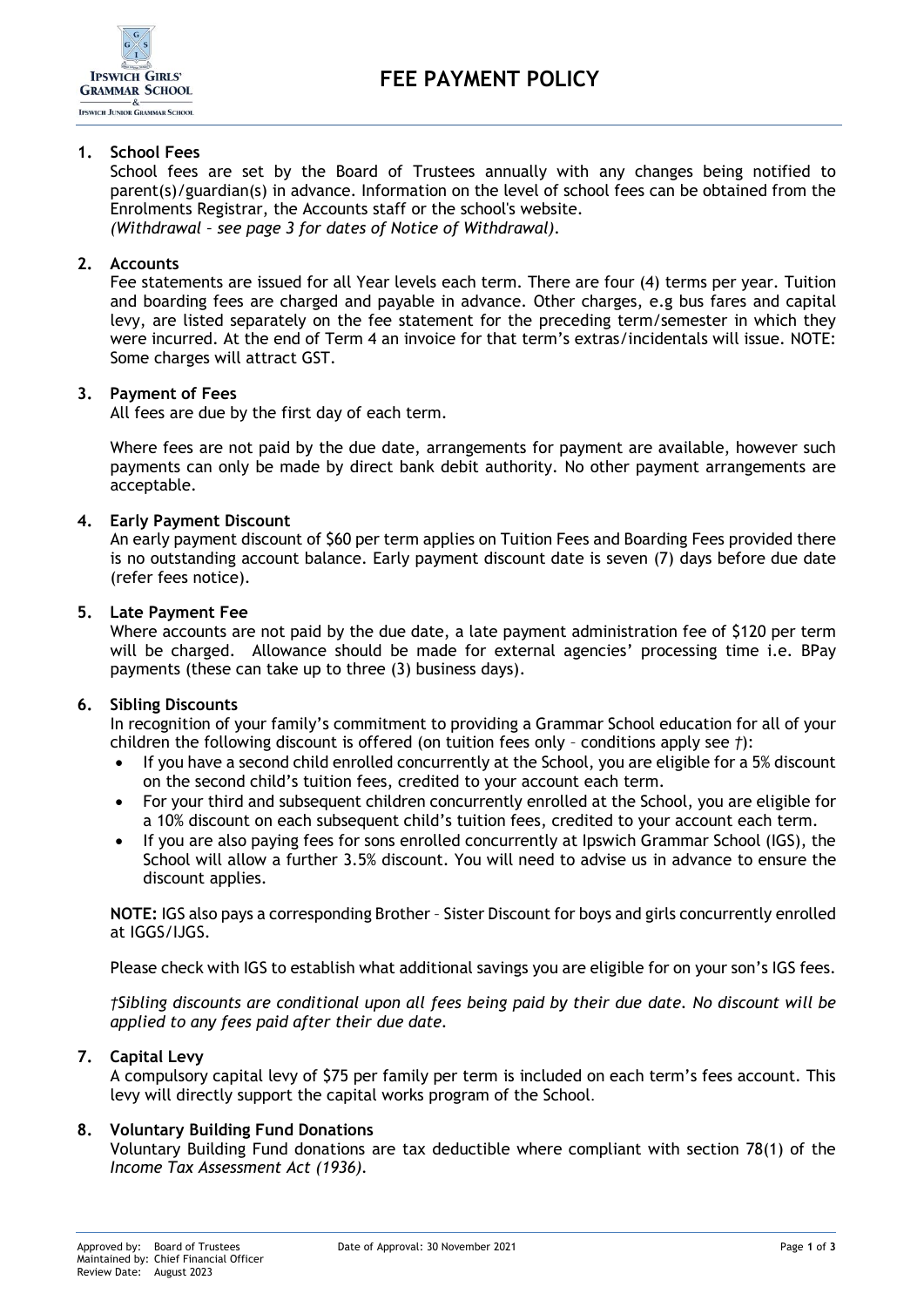

# **9. Payment Methods**

The School accepts payment via cash (only in person to the Business Services Office located in the Peter Phillips Senior School Building), cheque, Visa and Mastercard. Credit card commission charges for all payments to the School will be charged back to the card holder. Payments can be made in person, by telephone (credit card only) or by mail.

Payments can also be made via:

- Parent Lounge (credit card only no credit card surcharge applies)
- Direct Debit Westpac PayWay contact the Accounts Department for an Application Form there are no fees for this service
- Edstart (see note below).

School office hours are: Monday to Friday 8:00am – 3.30pm (excluding public holidays).

Accounts Office Telephone: +61 7 3454 4416 Payment Arrangements (domestic students only) Telephone: 3454 4434

# **EDSTART**

Edstart allows parents to spread out the school fee costs, either over 12 months or up to five (5) years after graduation, lowering your monthly repayments. You can find out more about Edstart by visiting their website at [www.edstart.com.au](http://www.edstart.com.au/)

# **10. Action on Overdue Accounts (including Cancellation of Enrolment and Fee Collection)**

The Board of Trustees has determined the threshold for non-payment of fees will be one (1) term; that the School will cancel the enrolment for any students whose fees are unpaid/overdue for one (1) term, except where requests for instalment payment arrangements have been made in writing and accepted by the School.

Payment of all fees by the due date is a condition of continued attendance at the School and the provision of education services. Failure to pay fees as and when due may lead to the withdrawal of education services and the removal of the student from the School.

The continued provision of education services for any period during which fees remain outstanding is not a waiver of the term fees by the School.

Scholarship and Bursary discounts will also be affected by non-payment of fees by the due date, by reversing the discount unless alternative arrangements have been made and notified to the School.

The School also reserves the right to withhold student report cards and/or statements of reference if accounts remain overdue at the end of the term/semester.

Appropriate recovery action will commence immediately after the due date for fees has passed on all overdue accounts or payment arrangements in default. This process may include forwarding any outstanding fees to an external agent. Any additional costs incurred by the School to recover overdue fees will be added to the balance of the account in default.

# **11. External Agent – Debt Collection**

Where an account has been forwarded to an external agent, the total balance of the account, plus a 20% Administration Fee, will be added to the outstanding balance and payable by the account holder. Additional incidental fees incurred by this process ie Minor Debt Claim Filing fee will be added to the parent account for payment.

# **12. Arrangements for Instalment Payments – weekly/fortnightly/monthly**

In special circumstances the School will consider written requests from parents who cannot meet the due date being the 1st day of each term. Each request will be treated on its merits.